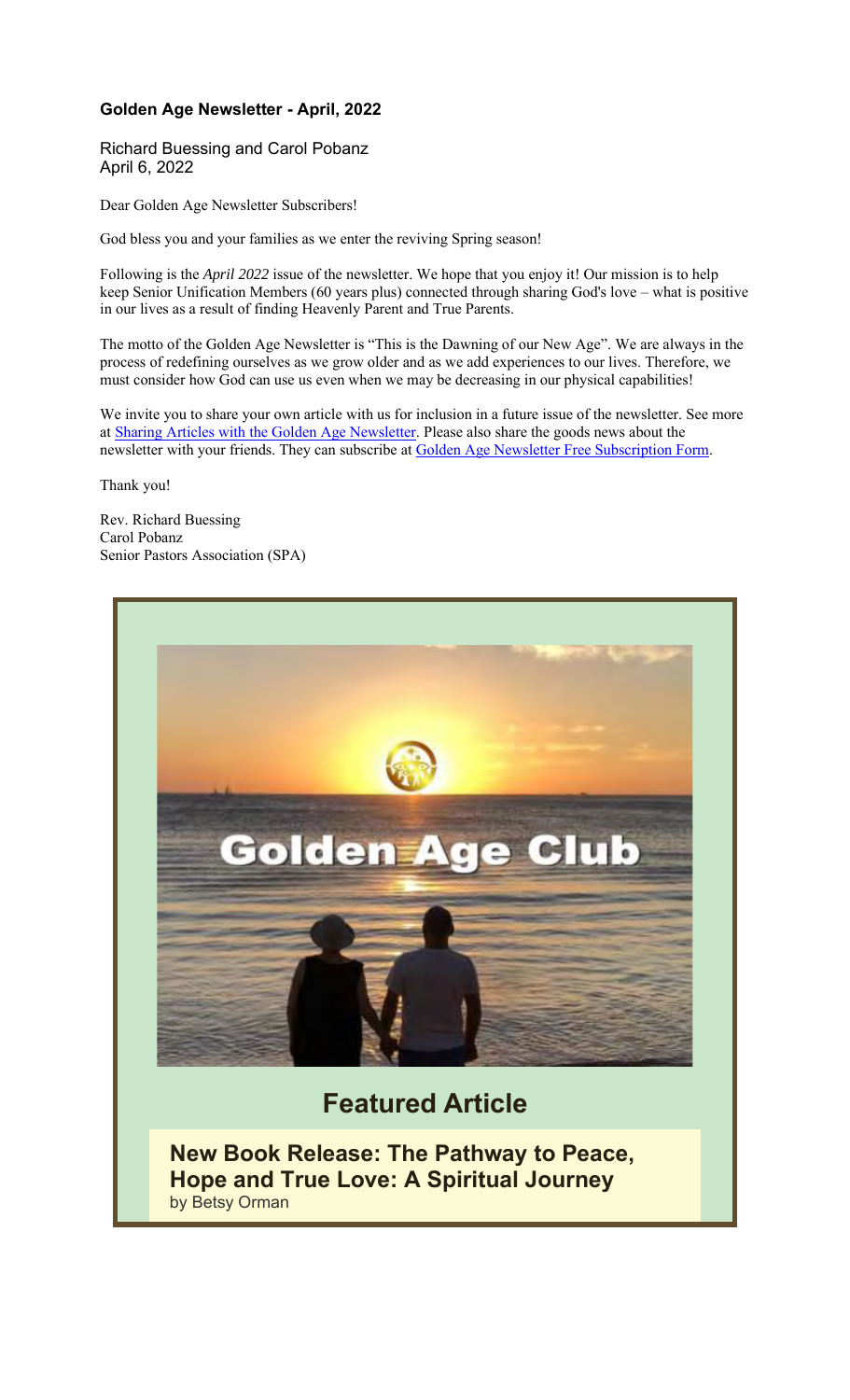

This book was created as a way to share the heart of God and his love for each of us, and to share what our True Parents really did in America beyond the media hype. The following is a short excerpt from the book:

*Even though I had been selling ginseng during the day, one night I was asked to lead a fundraising team in the evenings. We needed to cover our living expenses and selling ginseng could be inconsistent. I had never led an entire fundraising team before and didn't have the confidence to say yes, feeling I would fail at this. I went to the prayer room to ask for God's help*. *I went to the prayer room to ask for God's help.*



*I sat with my knees underneath me and my head bowed to the floor in deep prayer. Suddenly, I felt God's presence in the room. It was as though God sucked all the air out of the room, and I could barely breathe. God had taken His love out of the air, and it felt like I was suffocating. God seemed to be standing on top of me, holding down my body until I relented and said I would lead the team. God also showed me in that moment the kind of pain He was in every day, watching His children hurt each other. I realized He had so few people who deeply understood His pain or His love, and who could help Him share that love with humanity. He needed me to stretch beyond my limitations. I felt so ashamed for being afraid to try anything new in the*  face of the pain God was experiencing; I began to weep deeply in *repentance. God's heartbreak was so immense, excruciating, and endless. I begged Him to stop showing me this and promised that whatever He asked, I would do from now on. I learned then that if God can give me air to breathe, He was capable of giving me what I needed to lead a fundraising team or to face any other challenge. After I made that promise, the pain God was showing me, the vision of the world's desperate and miserable situation, stopped. Air rushed into my lungs and love surrounded me again. From then on, I tried not to question what God asked of me. Sometimes the sacrifice seemed too great. However, through that experience I learned that whatever was being asked, I had to figure out a way to get it done. Even if I didn't believe in myself, God believed in me.*

*The Pathway to Peace, Hope, and True Love: a Spiritual Journey can* be ordered via Amazon and reviews are appreciated. Quotes from the back of the book: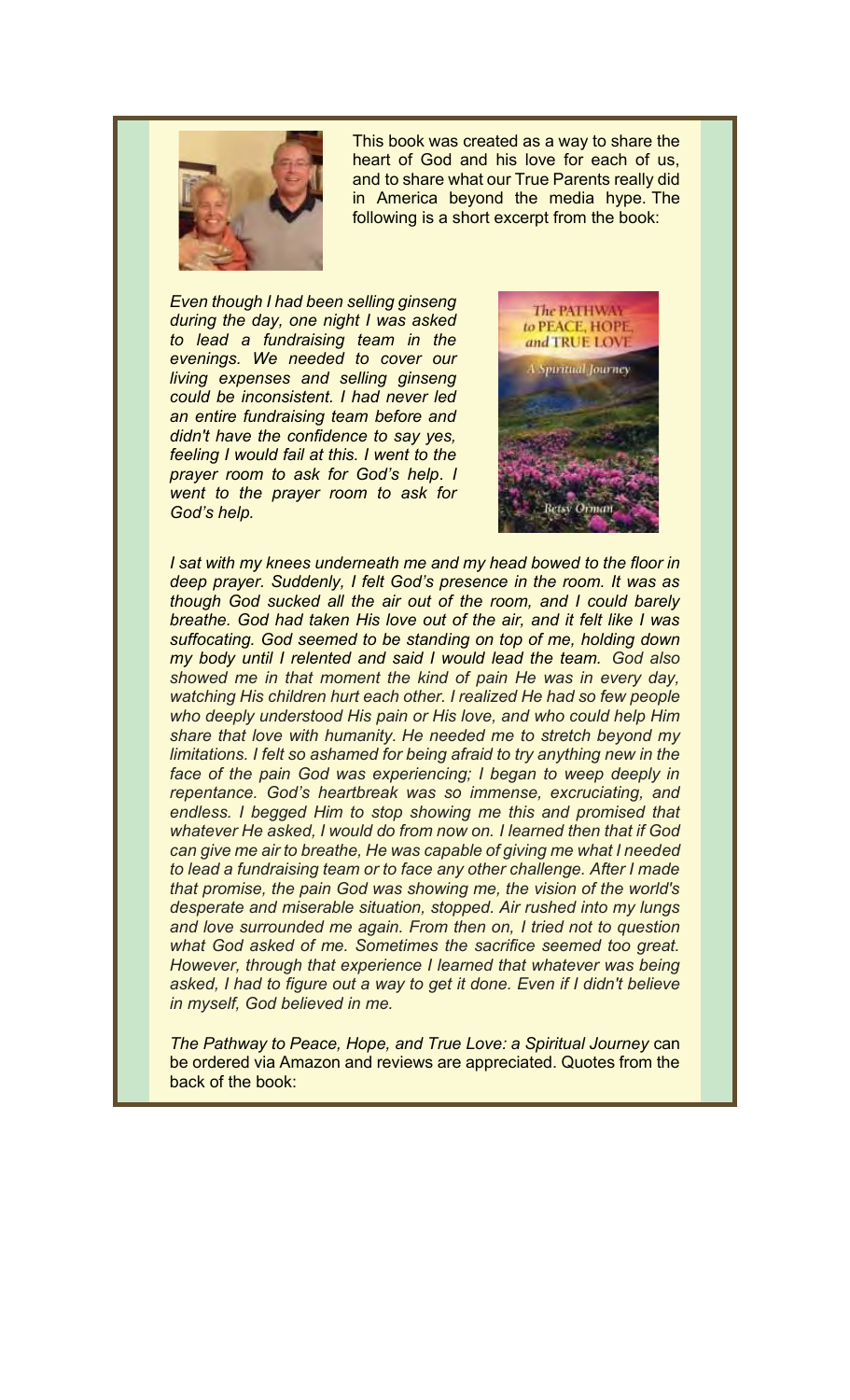etsy's transition from a child of abuse to a confident, empowered, and articulate spiritual leader, educator, and peacemaker is an inspiring journey. Her memoir of a life transformed is filled with stories of spiritual experiences



that led her down an unexpected pathway to happiness.

Overcoming a myriad of obstacles fueled by the visionary leadership of two of the most important spiritual teachers of our time. Betsy shows us what is possible when we all work together as one family under God. She invites you to join her on this journey of personal transformation toward the pathway to peace, hope, and true love, and a world that works for everyone.

"Betsy Orman is a wonderful storyteller. For anyone feeling there are too many obstacles or unanswered questions preventing us from living life to the fullest, Betsy points you in the right direction. Her story is powerful, instructive, and deeply hopeful."

Senator Mark Boitano Former New Mexico State Senator-

"A beautiful spiritual memoir that clarifies the confusion in our secular world while providing a pathway to develop a more empowered and unstoppable spiritual life."

Mose Durst, Ph.D. President of The Principled Academy Berkeley, California

## **Anniversary Tour**

**40-Year Blessing Anniversary Tour**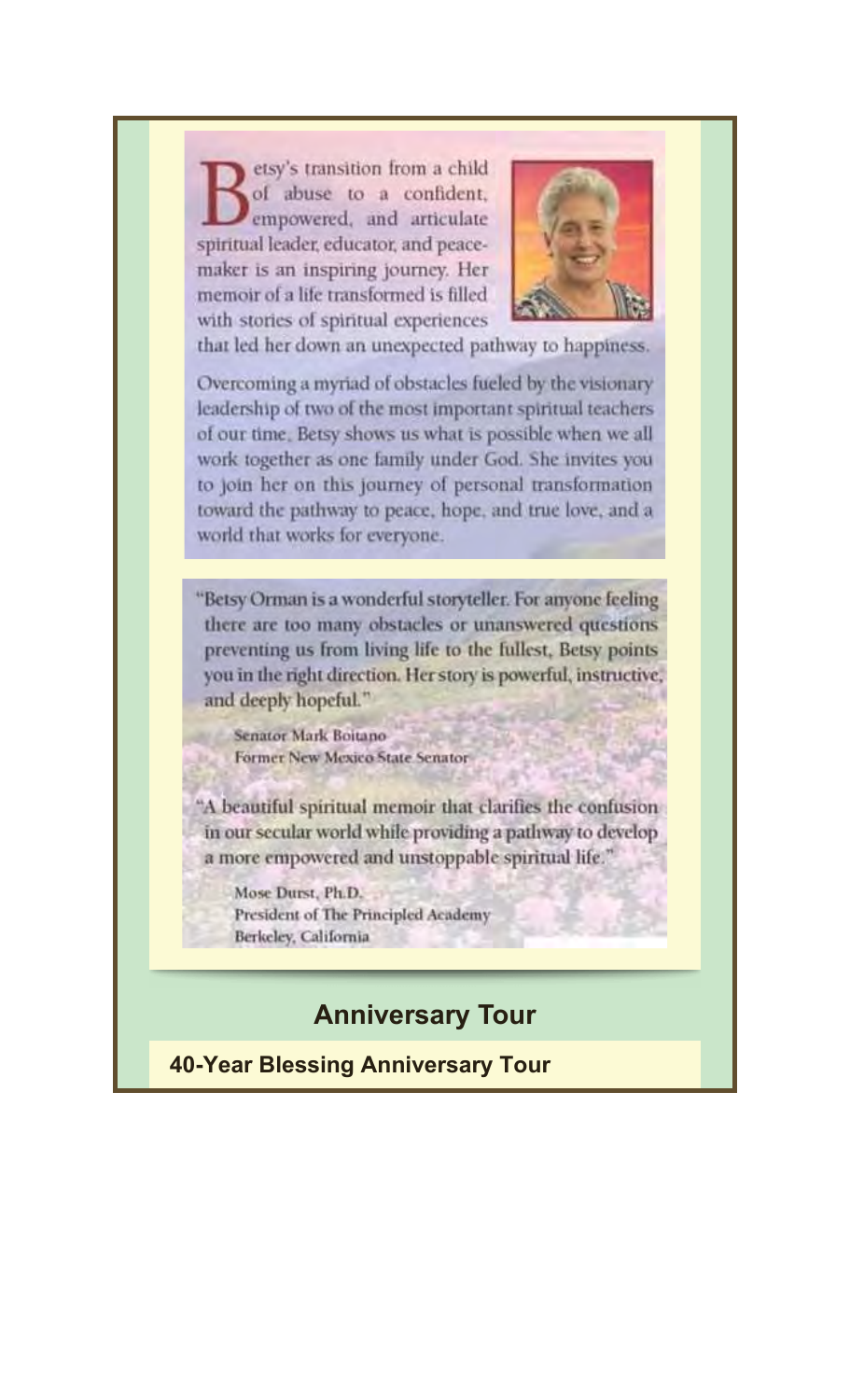

Celebrate your Blessing of 40 years together with other Blessed Couples on a 7-day Caribbean cruise that you won't forget.

June 25 - July 2, 2022

*For more information, please click here www,highnoon,org/cruise/*

## **History Bytes**

**I am not a Moonie** by Richard Buessing



In the 1980s I was the Pastor in Boston, MA. It came to my attention that there was this statue in Davis Square in Somerville, Ma across the river from Boston. The statue was part of a display of several statues in the Square. The statue was of this man holding a bouquet of flowers with a bucket of flowers on the ground by his feet. On the statue it read, "I am not a Moonie." Of course, I and others were not pleased at all with this statue and wanted it removed. I called all the agencies I could in Somerville and finally got someone who I could talk to about it. The man on the phone was very defensive and said it was not intended to be offensive to anyone.

I said that you would never allow another religious or racial group to have their name on a statue in such a fashion. I asked the city to remove it, or we would file a discrimination suit against the city. Eventually the city through the artist, or whoever, got the name Moonie removed. In preparation for this article, I googled the statues in Davis Square and found an article where the artist said that the name had been removed because of political correctness. I do not think that those words were even used back then, but in the 2018 article he mentions that term. He says there was a person who sold flowers there with that kind of writing on his shirt. I do not know how true that is, but what one wears on a shirt is far different than memorializing a bigoted slur on a statue situated in a public square. From reading the article on Google, it seems most of the statues have been vandalized, relocated, or removed. You can also see the before and after pictures of the statue.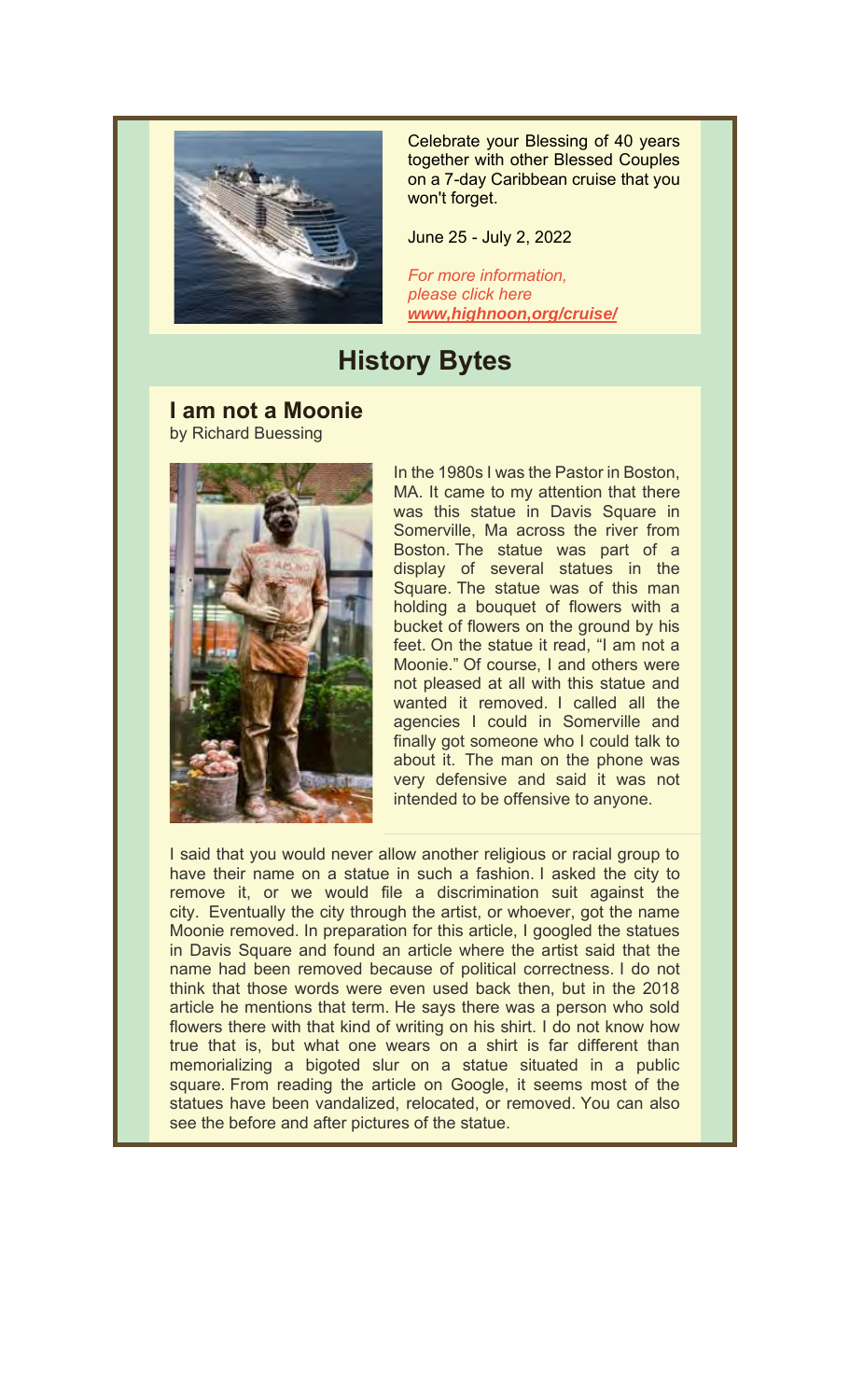

# **Culture & The Arts**

#### **My Quilting Journey** Cathy Williams



I grew up learning many fiber arts – knitting, crocheting, sewing, embroidery – that were mostly self taught. When I joined the church, my crafting was put to the side except for the occasional crocheted baby blanket. I'd stash my project under the MFT van seat and manage to complete a few rows at a time or late at night.

It was after I was married that my quilting journey began with a casual comment by my sister-in-law Barb. She has several quilts in her home and, one day, she mentioned that she had always wanted a schoolhouse quilt made with only two colors, red and white.

In my mind, I thought, "What could be so hard? It's been years but I know how to sew. Choose a pattern, cut out the fabric, and sew the pieces together. Yes, it would take some time but, a piece of cake, I can do it and surprise my sister-in-law." I asked Barb, "What size?" (More about that later.)

I bought some material to practice and, after several attempts, my roof peaks and chimneys would not align. I learned that quilting can be unforgiving; accurately cut pieces and perfect  $\frac{1}{4}$ -inch seams are a must. "Measure twice, cut once"—Any jeweler, carpenter, or knowledgeable quilter will tell you that! With tears of frustration, I shoved my pieces in a drawer.

Was it one year later? Five years? I don't recall, but when Barb was turning 60, I wanted a special present for her. I dug out the schoolhouse project and asked my spiritual daughter, Laura Esquilin, for quilting lessons. I also asked my husband and brother-in-law if they could recall what size quilt Barb wanted. The consensus was queensize, about 7 by 8 feet. That meant 42 pieced schoolhouse squares, or blocks as they're called, plus border stripes. While working full-time. (Big breath.) Okay.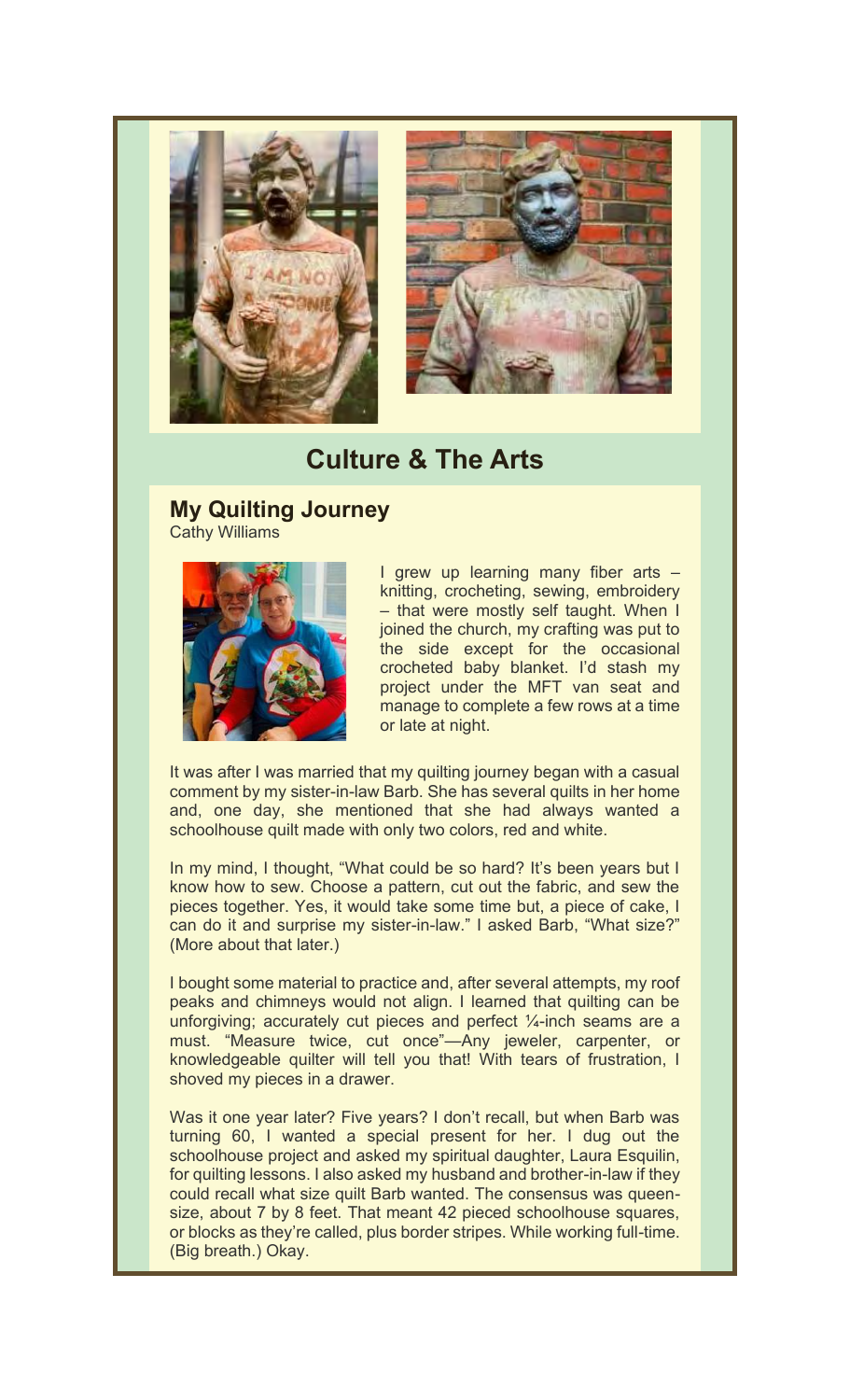After much sewing, ripping, and sewing, I made headway, some blocks more perfect than others. I did not redo as many seams as Laura would have recommended, but gradually, it took shape, though it got harder and harder to push the material through my tiny machine. My husband and daughter were amazingly supportive because I totally dominated our dining room table, the only work surface in our small apartment. Material billowed all over the floor, fabric strips covered a side table, and the ironing board was always up. The family was relegated to eat and study in the living room for months.

When it came time to actually quilt it, that is, to decoratively stitch together the top, batting and back, I gave up and used a professional. When she took a look at my project, she was shocked: "This is your first quilt?!"



Here is the quilt right after I presented it to Barb. Later, I asked her, "By the way, what size quilt did you want?" "A wall hanging." Agh! I could have made a decorative quilt with four blocks of schoolhouses instead of 42!

Oh well, I learned a lot and fell in love with the craft. The quilt now hangs in her hallway.

Did I learn from my mistakes and tackle only small projects to develop my quilting skills? No. My next project was a log cabin quilt with more than 2,100 pieces.



If you look at the left-hand picture, not even carefully, you can see that I learned the hard way. Have you ever looked at something so often that you don't really see it anymore? I know writers can miss obvious mistakes. So can quilters. See how the pattern doesn't repeat? I mismatched two rows, disrupting the pattern. Even after many months of sewing, constantly putting it away and taking it out, I was totally shocked that neither John nor I noticed until after it was finished!

I had lived with this mistake for several years. Finally, this winter, with help from my sister-inlaw, we removed all the striped border and undid the mismatched row. I patiently reassembled and rebound the quilt. It looks so much better, don't you think?

From the removed striped border, I made pillow shams for a custom headboard.

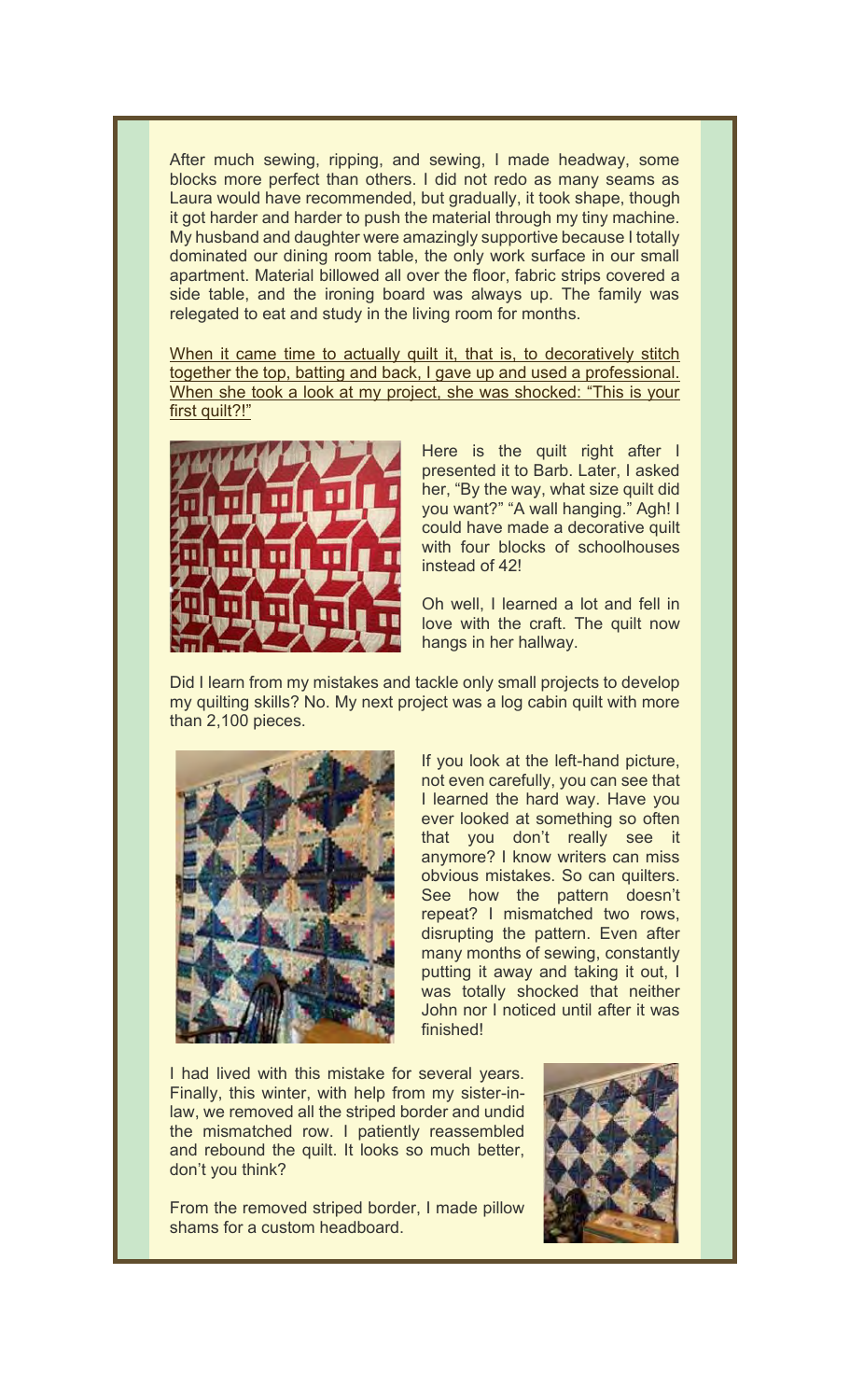

Over the years, I have made gifts for others, trying out new patterns on quilts. And yes, I now make smaller projects, such as small wall hangings, tablecloths or runners, lap quilts, and pillows. I've dabbled in applique, too.

A fun part of this hobby is having John choose fabrics with me. He loves working with color, I value his opinion, and we have fun doing the planning and shopping. This has become a wonderful, shared activity for us. We also enjoy attending quilt shows, enjoying the feast of colors and creativity and doing our own Williams' critiques. I am grateful for John's support and enjoyment of my crafting.

A hobby or hobbies are a great way to calm the spirit, relieve stress, and meet people. When I am crafting, John says that our home feels like home.

Here is my most recent project, a patchwork quilt with stars and a patchwork pillow from the scraps.





And, thoughout the last two years of COVID, I made and donated more than 200 masks. (May they soon be a relic of the past!)



Gotta go now—my latest project is calling to me. God bless you and your families!

**Indoor Gardening** by Christine Libon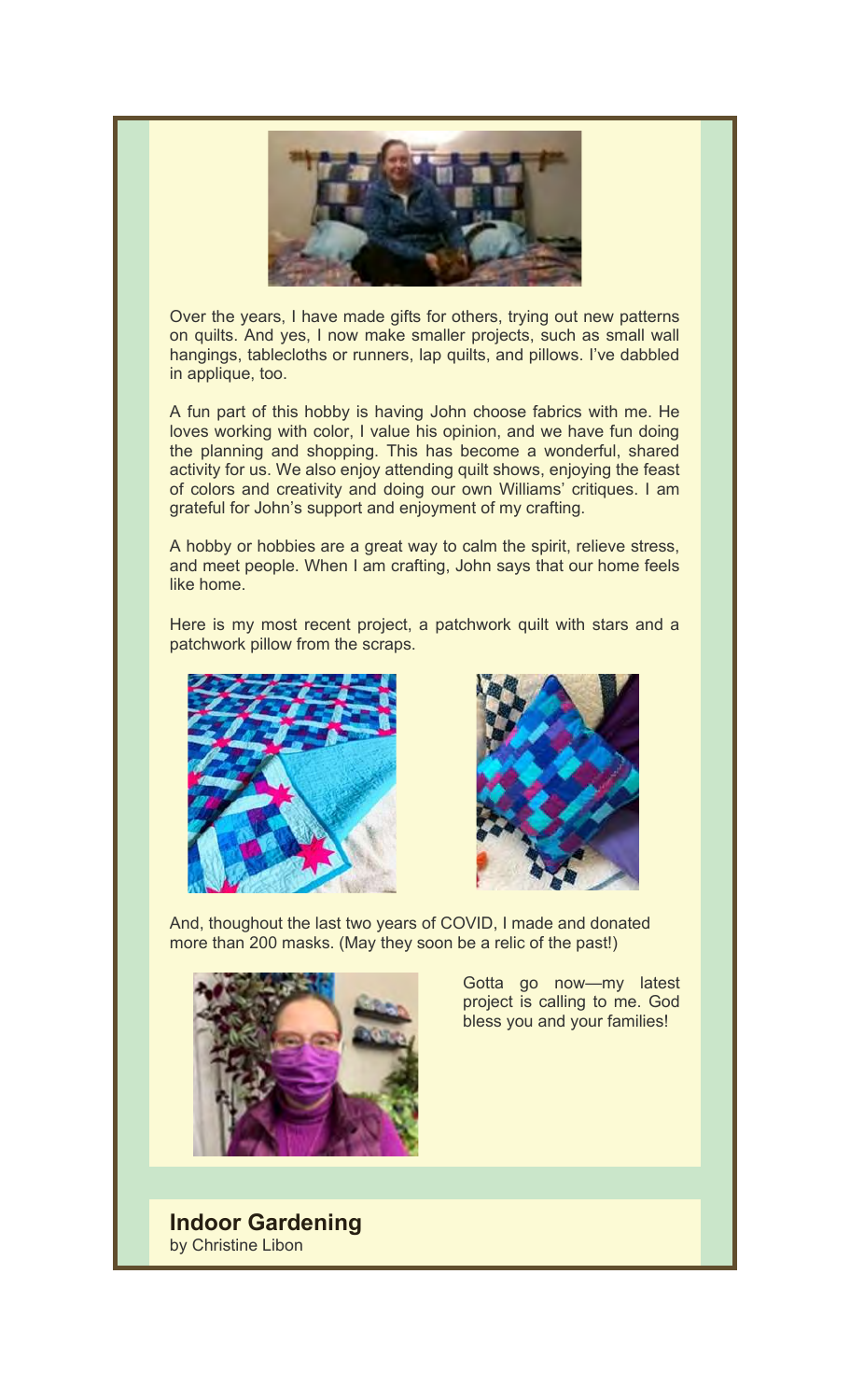While some readers may be blessed with an outdoor area for gardening, we are not. Over the years, I have successfully maintained various decorative green plants indoors, which have reached great heights. Our large living room window faces southeast, so it brings in lots of morning sun, through which many plants thrive.

I especially like Sanseveria because these dark green spearlike plants, native to Africa, not only require little watering but also are unique in that they give off lots of oxygen both during the day and night! Having live plants in your home improves indoor air quality. Plants are also intriguing. I am fascinated by how they grow and multiply. You will do well to research the unique needs of each to be sure you will be able to properly care for the plant.



This year, in the autumn, I was inspired to expand from decorative plants to vegetables. I carefully selected seeds that would produce dwarf plants suitable for container gardening. The whole experience was packed with learning, much more than can be shared in these few paragraphs. The thirsty Bush Beans grew and produced fruit very quickly. Japanese Bunch Onions needed trimming to stand upright and matured slowly.

The round Parisian Carrots (which should grow to a two-inch maximum diameter) never sprouted, despite trying a few different sprouting techniques. I read later that carrot seeds are notoriously difficult to sprout. The basil plants grew beautifully. The dwarf cherry tomato plant required much patience. And I should have pinched it back continuously from the first few branchings because it grew much too tall. It's February and I'm still waiting for the green fruits to ripen.

The worst part of this experience was using organic soil indoors. Don't believe the claims of "gnat-free"! I read many articles on gnat control and followed all the advice. But the infestation of compost-loving fungus gnats became so bad that we finally had to discard the plants in the organic soil. I initially thought I'd have less natural pests to battle indoors than outdoors. Considering the total cost of our indoor vegetable garden, including grow lights, planter pots, shelving and the actual yield, it will be more economical for me to leave this activity to professional growers and simply purchase produce.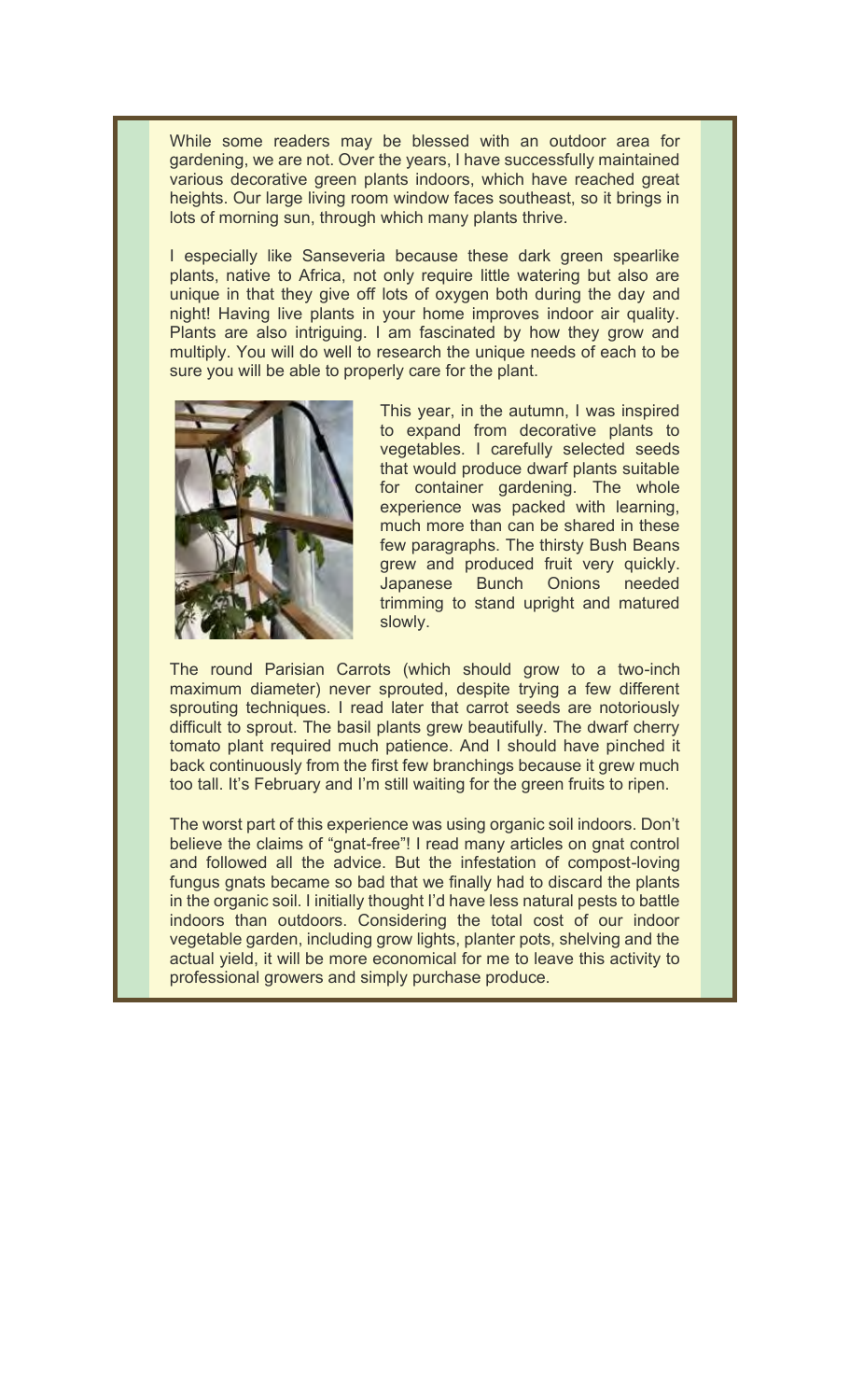

Considering the total cost of our indoor vegetable garden, including grow lights, planter pots, shelving and the actual yield, it will be more economical for me to leave this activity to professional growers and simply purchase produce.

For families who are concerned with minimizing common wasteful practices in the US, there are services like Misfits Organic Produce Delivery from which you can buy imperfectly shaped but perfectly good fruits and vegetables.

# **Healthy Living**

*During the next few months we will be running a longer article by Dr. David Carlson in several sections. We hope you will enjoy it.*

## **Wholeness, Health and Healing**

by David Carlson



*David met the TPs in 1972 while serving in the US Army in Korea, and studied UT with Dr Sang Hun Lee. Returning to America he taught UT at Belvedere, helped with MSG, YS and WM campaigns and was selected by True Father to attend UTS. Upon graduation, he worked in Upstate NY and was then called to UTS to teach DP, UT and world religions. In 2004 he returned to Korea, teaching at the Cheongshim Gra\uate School of Theology in Cheongpyeong until 2014. He presently lives in Indianapolis, engaged in church outreach.*

### **Introduction**

Everyone wants to be happy, but no one can be truly happy if they are in poor health. Undeniably, health is one of our most precious possessions, and yet we don't seem to miss it until we no longer possess it. When young we often take our good health for granted. Yet, as we age, health concerns become increasingly important to us. A well-known medical doctor, Andrew Weil, has observed "that old people often torment themselves with three general concerns: a) they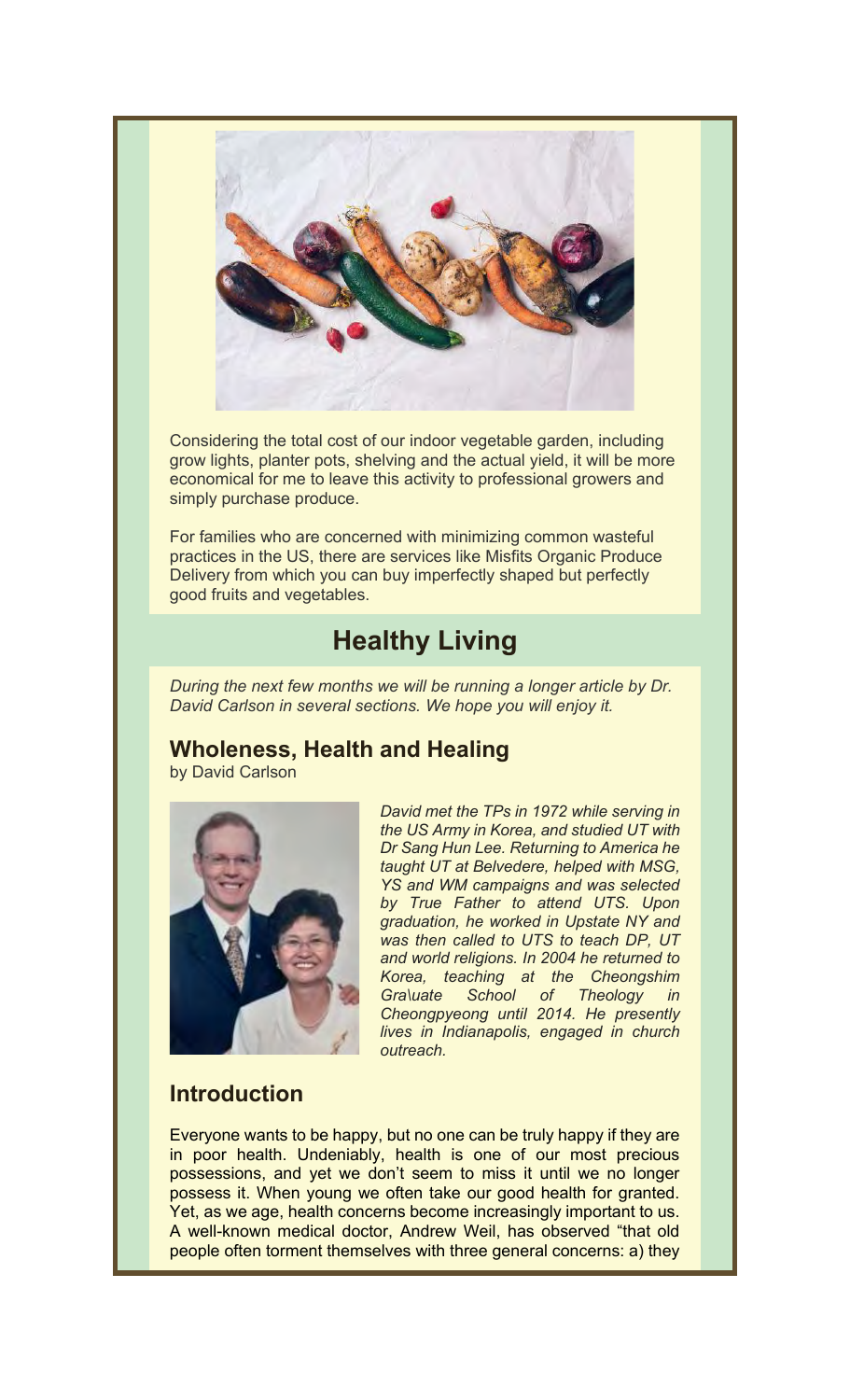don't want to suffer; b) they don't want to be a burden to others; c) they want the remainder of their lives to be meaningful. (1) As I said, no one can be fully happy if they are sick in mind, body, or spirit, but truly we do not appreciate our good health until after we have become ill. It is better to take care of our health (health maintenance) before we have problems, and so we need to elevate our awareness about our health. This is the purpose of this essay: to reflect on some of the current thinking about health and healing, and to suggest certain habits we can adopt in order to live a healthier lifestyle. As has been said, "an ounce of prevention is worth a pound of cure."

There has been an elevation of awareness. At the present time we are witnessing a blossoming interest in every conceivable kind of healing therapy, from acupuncture, to crystal therapy, to guided imagery, to massage therapy, to sound therapy, to tai chi, to yoga. (2) More people, of all ages, are becoming health conscious than ever before. And yet, sadly, for many people health is still an elusive dream. Obesity, which might be even more dangerous to health than smoking, is on the rise, and with it many related diseases. The fast-food industry continues to make effort to improve the food they serve, but many people, especially teenagers, are still "fast-food junkies."To add insult to injury, the cost of health care is increasing, and the prices of many drugs and medications are increasing. What is to be done in this situation? In the opinion of this author, our best strategy is to practice a healthy lifestyle. Good health is within the reach of most, if not all of us, if we simply adopt healthier habits.

Of course, in the original pattern of things, being created by God and living according to the original principles of life, we would be well capable of living in a state of optimal health, both physically and spiritually. Because of the fall, however, we lost that original standard, and our physical body has become subject to various sicknesses and ill health. Thus, we must now heal ourselves. The meaning of "healing," in its most general sense, is "to make whole" and the present essay is concerned with basic ideas and fundamental practices which can empower us in our efforts either to recover our health, or to maintain it, if we are well; in short, to make ourselves "whole"again. Andrew Weil says

One of the tenets of the integrative medicine that I practice is that health and illness involve more than the physical body; good medicine must address whole persons, meaning bodies, minds, and spirits. (3)

*To read the whole article, please click here!*

### **for the Taste Buds**

### **Tyne Cookies**

contributed by Christine Libon

Just one (or even a half) cookie is a nutritious breakfast for me. I've fiddled with this recipe over the years, starting with a basic recipe from the oatmeal container. I wanted the taste to be different from the usual and to be very nutritious. By adding raw walnuts, organic peanut butter (or almond, or other nut butter), molasses and sesame oil (expensive), you definitely create a totally new cookie with an interesting texture. Sesame seeds add even more protein. Raisins also contribute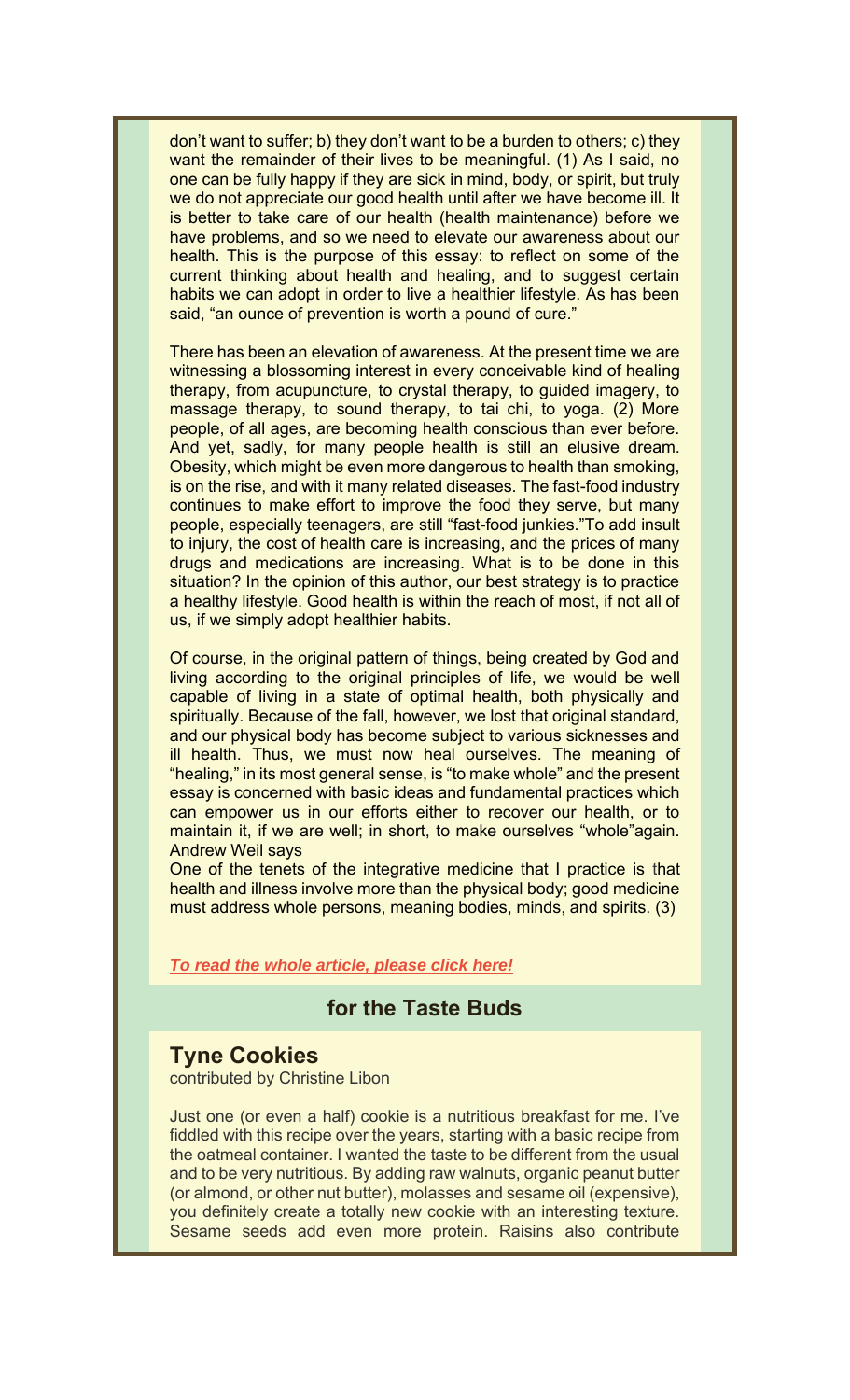moisture and sweetness. I hope you enjoy these flavorful cookies as much as I do. I have not patented this recipe; but if you decide to sell these cookies for profit, I'd like a royalty, please.

THYE Cookies (the healthiest you'll eat)

¼ c sesame oil or other oil  $\frac{1}{4}$  c applesauce or a little more ¼ c molasses (extra sweetener can be added) 4 egg Whites, or 2 whole Large Eggs  $\frac{1}{2}$  c to 1 cup peanut butter ( I put 1 cup) natural, unsalted, with no other ingredients 6 TBSP whole nuts (walnuts)  $\frac{1}{2}$  c or less flour (less makes them fudgier & moist) 1 tsp baking soda 4 tsp cinnamon  $\frac{1}{2}$  tsp salt 3 c oats  $\frac{3}{4}$  c raisins ¼ c toasted sesame seeds (Optional, 2 TBSP Turbinado sugar, or other sweetener)

Using creaming technique, mix wet ingredients. In a separate bowl, mix only dry ingredients. Combine wet and dry ingredients together. (Mixture should be moist, not dry; if dry, add 1 TBSP extra applesauce or water) Spoon form 17 cookies onto cookie sheet lined with culinary parchment Bake 350 degrees F for 17 minutes



### **Pasta with Clams (Red)**

contributed by Christine Libon

Maybe you've made a similar dish. In my opinion, this one is especially enjoyable because it is not too red, allowing the other flavors to come to the forefront

1 lb pasta (we like spaghetti) 1 Medium Onion chopped 1 med-large fresh tomato cubed 3 large cloves fresh garlic minced 1 14.5 oz can diced tomatoes season with basil, oregano, garlic, optional spicy pepper Olive Oil 2 6.5 oz cans of clams including clam liquid Fresh parsley, ½ small bunch, chopped

\* Boil pasta only until it is still very firm (like any good Italian cook knows)

\* Remove it from the boiling water so it doesn't overcook; reserve some of this water… 2 ladlesful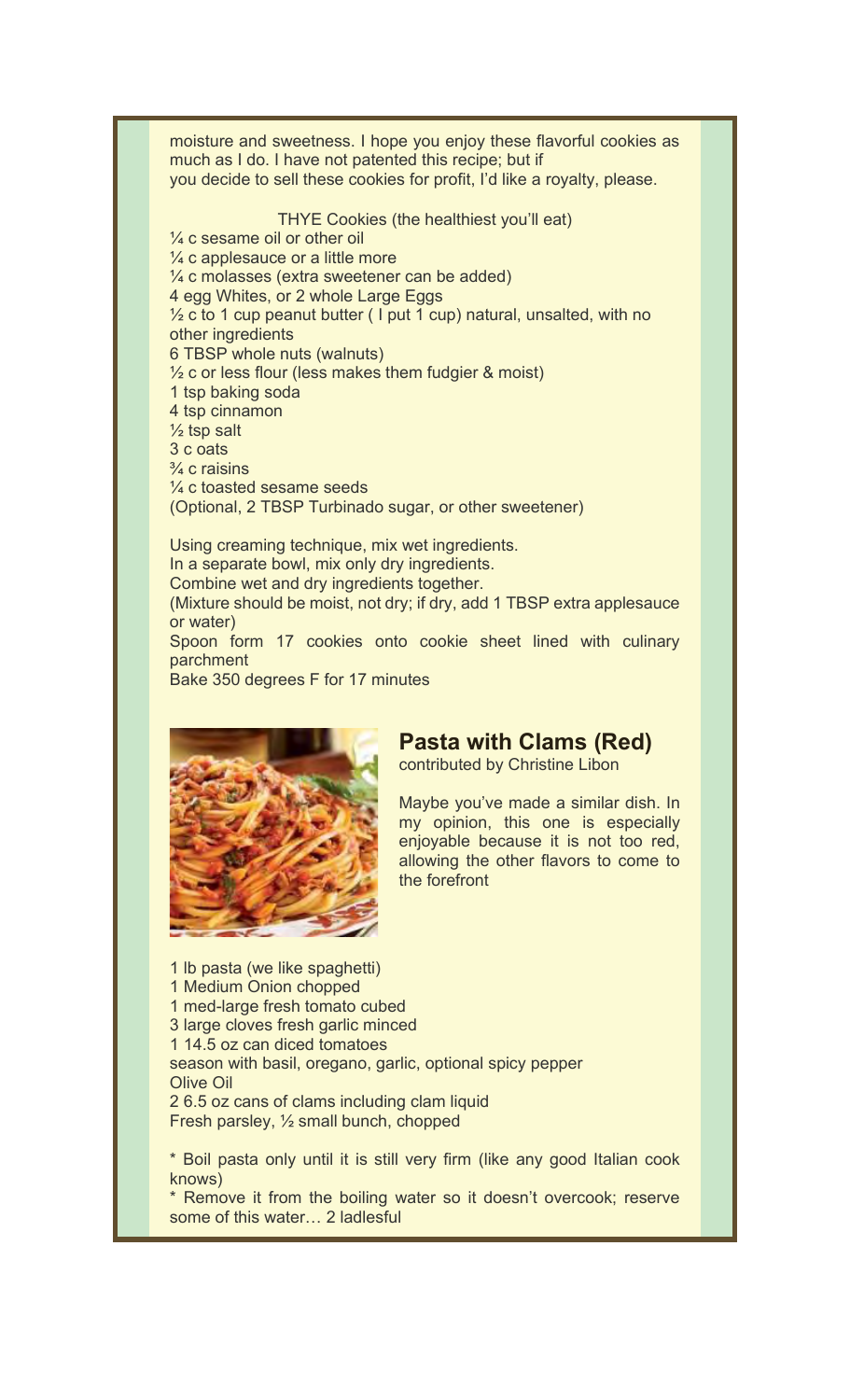\* In a saucepan, sauté the onion, fresh tomato, garlic, canned tomatoes & seasonings in the olive oil for several minutes, lightly stirring.

\* Add the clams and all the liquid.

\* Add the pasta.

\* Simmer for five minutes without a lid, stirring occasionally and adding the reserved pasta Water.

- \* Add chopped parsley.
- \* Cover it with a lid.
- \* Turn Off the fire/heat.
- \* Wait 5-10 minutes to let the pasta soak up the flavorful sauce.
- \* Add salt to taste.

\* Serve and enjoy, traditionally with a crusty bread and without cheese. Cheese is used with meat-based sauces.

The little technical steps are important to create this most scrumptious dish.

If you like a stronger seafood taste, add a can of sardines to the sauce.

# **Unification Thoughts**

#### **Rearing Monarchs - Part 8**

by Prof. Gerry Servito

#### *Welcome back*

And thank you for your continued interest in these *Unification Thoughts.*

If you're joining us for the first time, the focus of this series for we Golden Agers is to look into the key role of grandparents in helping to raise our grandchildren. This article is the 11th in the series and its basic premises are from 1) the *Realms of True Love* - in which Father and Mother Moon introduce the fifth realm of love - and 2) the *Three Great Kingships* - which inspires the title of this series. If you take a look at those two links, you'll understand the perspective of the preceding 10 articles, if not the details.

#### **Where we left off..**

We'll continue looking into the 2nd kind of education our grandchildres need - an Education of Norm. Norms are the standards of conduct that theyl'll need to succeed in life. In January, Februrary and March, we'd been looking at the etical norms of Godism. This time, we'll look into its moral norms and the virtues that express them. First, let's rmember Godism's special distinction between ethics and morality: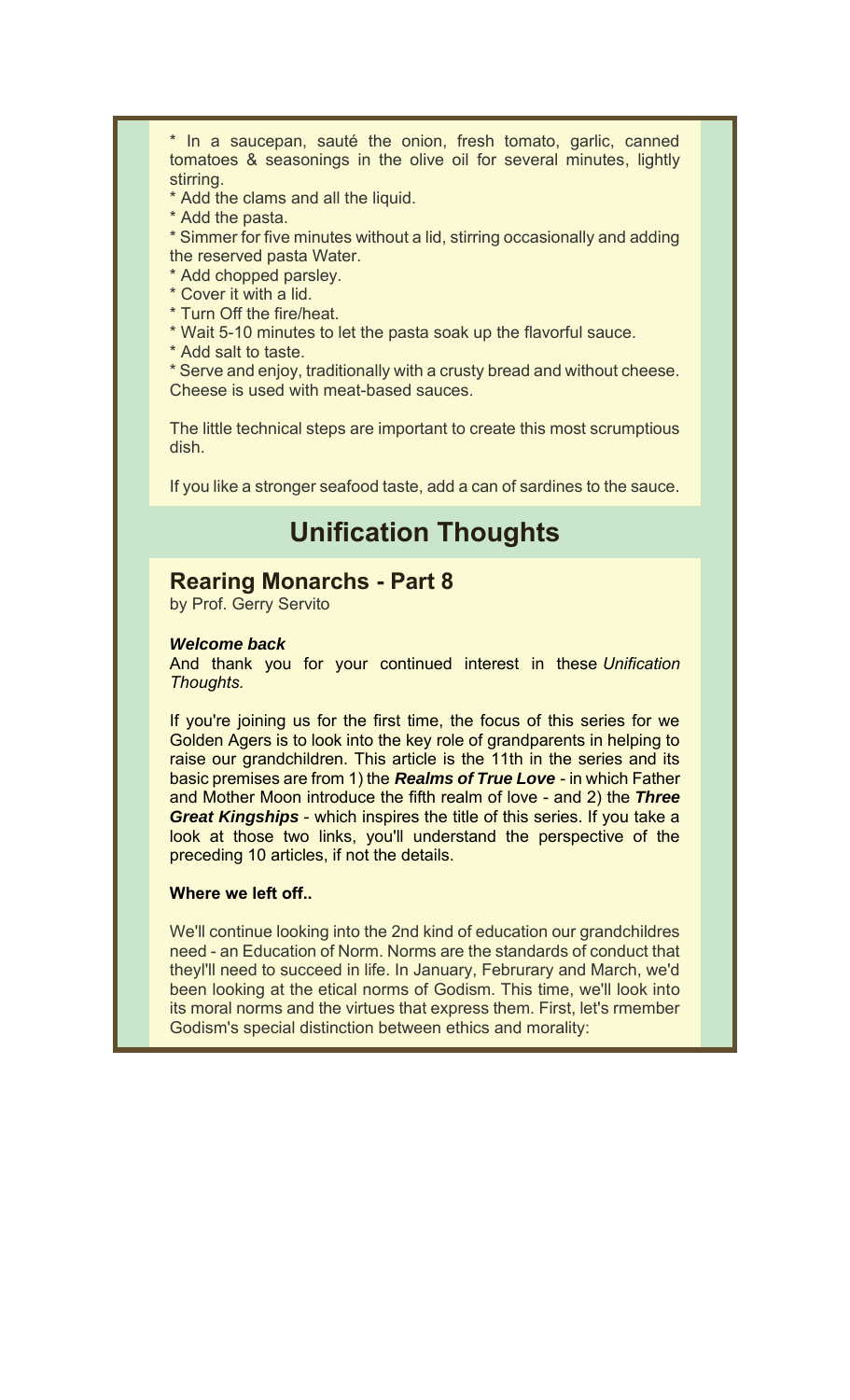| The norm of human behavior for<br>internal life                                                  | The norm of human behavior on the basis<br>of family life                                                   |
|--------------------------------------------------------------------------------------------------|-------------------------------------------------------------------------------------------------------------|
| The norm for a person as an individual<br>truth body                                             | Norm of behavior for a person as a<br>connected body<br>(family ethics, enterprise ethics, national ethics) |
| Perfection of the 1st blessing<br>(norm for the perfection of the individual 4<br>position base) | Perfection of the 2nd blessing<br>(norm for the family 4 position base)                                     |
| Subjective norm                                                                                  | Objective norm                                                                                              |
|                                                                                                  |                                                                                                             |
| To read the whole article, please click here!                                                    | Table 1 - Unification Thought makes an important distinction between Ethics and Morality                    |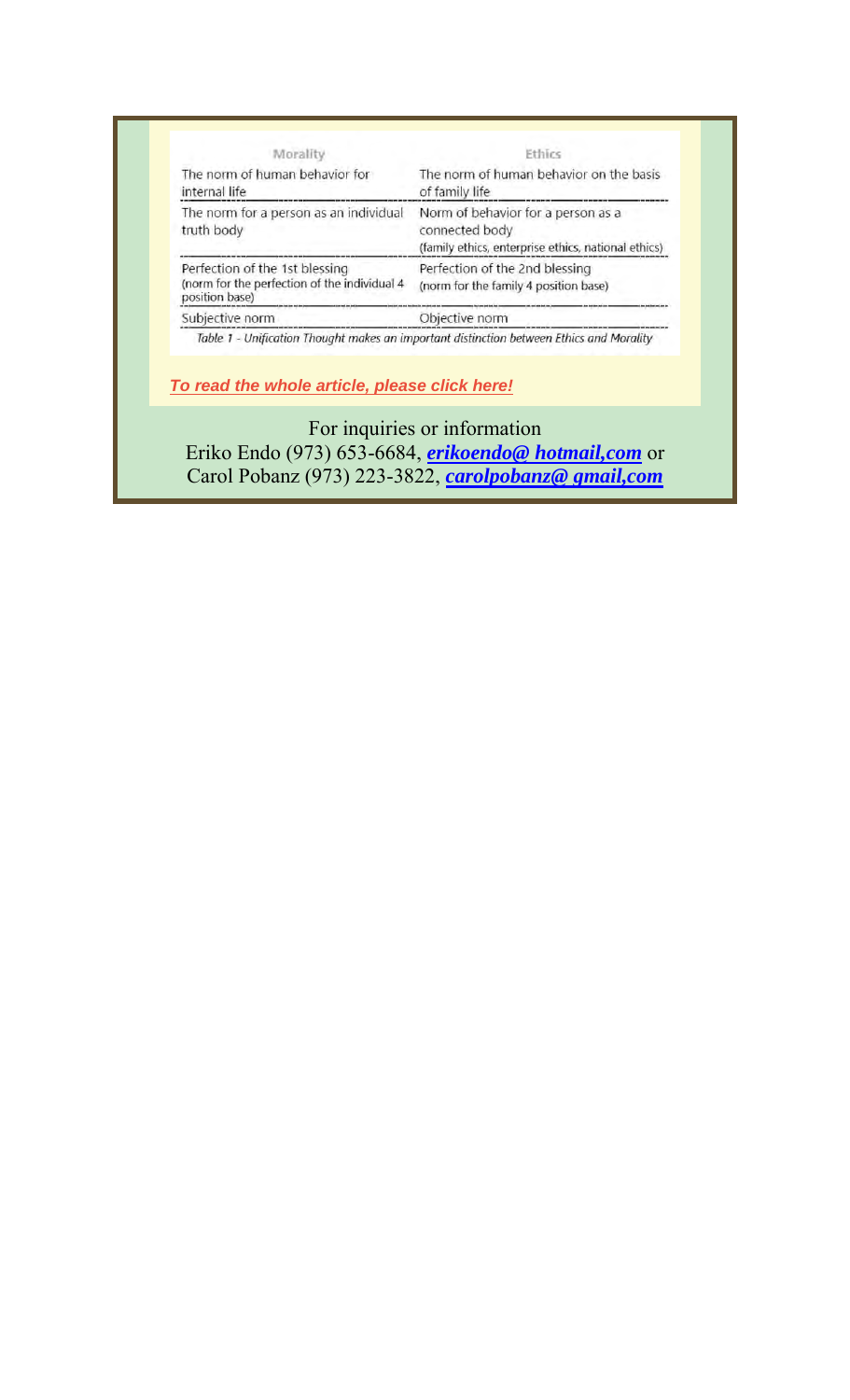## **Sharing Articles with the Golden Age Newsletter**

Dear Brothers and Sisters!

Thank you for your supportive response to the Golden Age Newsletter! It's purpose is to help our beloved Senior Unification Members (60 years plus) stay connected through sharing God's love – what is positive in our lives as a result of finding Heavenly Parent and True Parents.

We welcome you to share your own article with us for inclusion in a future issue of the newsletter. Following are the monthly sections to guide your contribution.

### **Newsletter Sections**

- 1. Basic Message of Inspiration helping others feel hope and inspiration for the establishment of Cheon Il Guk.
- 2. History Byte a short article on a positive memory, a funny or affectionate story about experiences in the church with True Parents or with brothers and sisters.
- 3. Arts and Culture a sharing about one's talents, hobbies or interests and how this relates to sharing God's love (to family, community, nation or world).
- 4. Health an article that relates to health (physical or mental), possibly providing a link to an article you think might be interesting or important to other seniors.
- 5. Recipe preferably a healthy recipe along with 2-3 paragraphs about what makes it a good or memorable recipe.
- 6. "Unification Thoughts" the final section written by Gerry Servito.

We look forward to hearing from you! Please send your article to Carol Pobanz, our publisher at carolpobanz@gmail.com.

Thank you and God bless you!

Rev. Richard Buessing Carol Pobanz *Senior Pastors Association (SPA)*